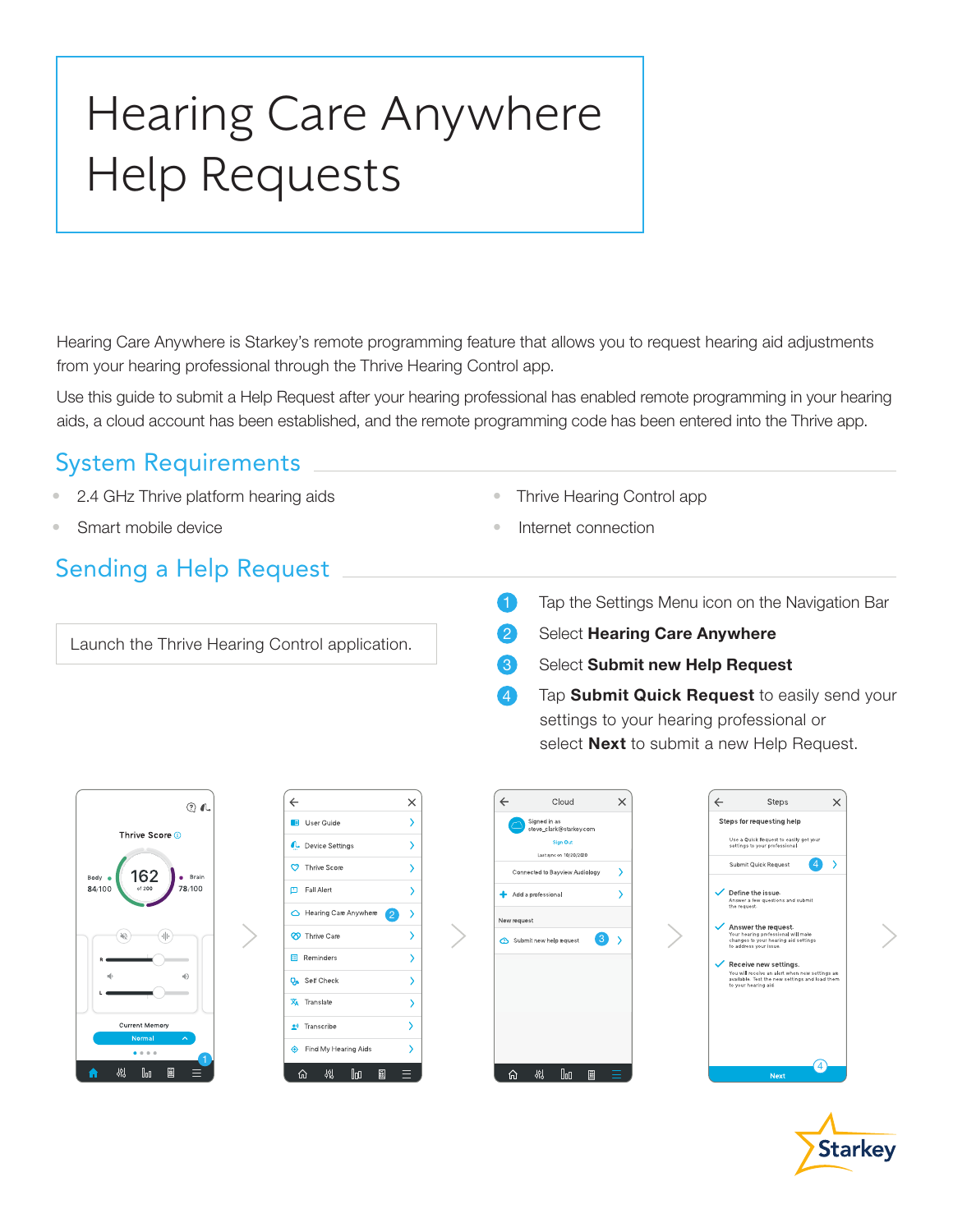### Sending a Help Request (Continued)

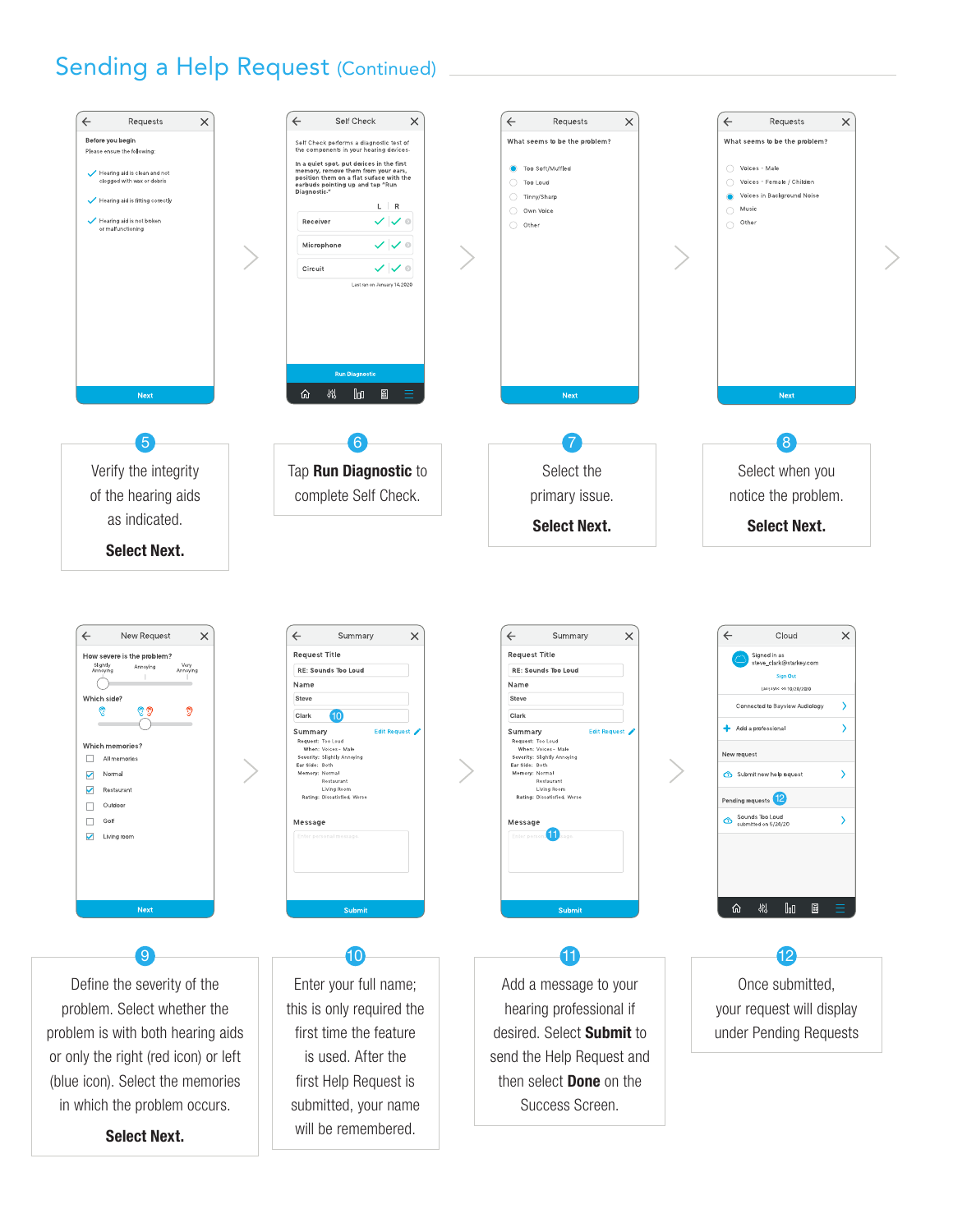## Receiving Adjustments from your Hearing Professional



If notifications are enabled, a banner will appear on the lock screen indicating that new settings are available. Open the Thrive app via the banner notification or launch it from the icon on your smart device.



Tap on the Settings Menu icon on the Navigation Bar. You will see a red dot indicating new settings are available.



Select Hearing Care Anywhere







Toggle between current and new settings to determine which are optimal. It is important to compare the settings in applicable environments to determine the best sound quality. There is no time limit imposed on comparing new settings to current settings. Choose **Save Selected** to permanently save the settings highlighted in the white box.

6

NOTE: *You must save the "Current" or "New" settings for all memories listed before a new Help Request may be submitted.*